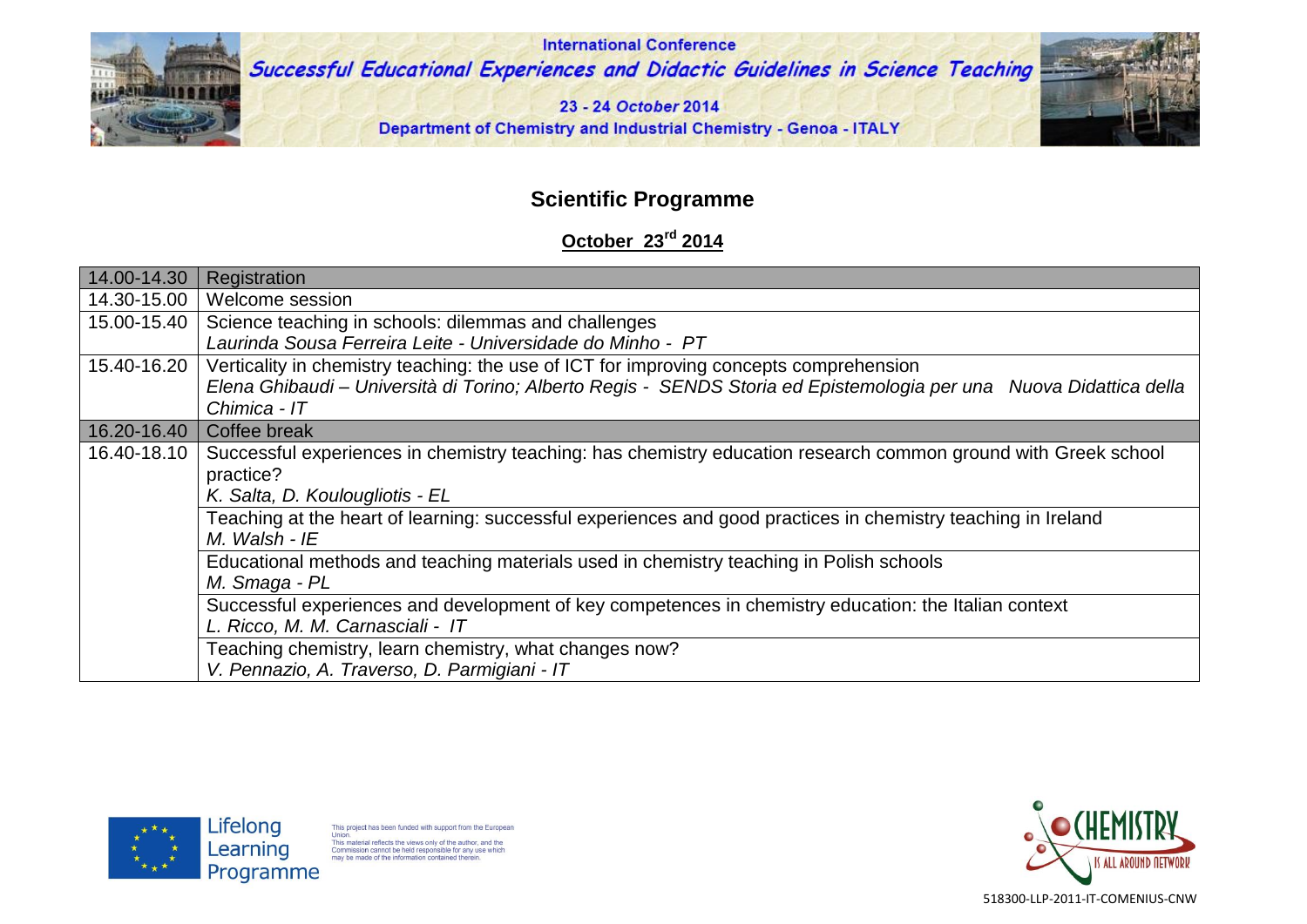

## **Scientific Programme October 24 th 2014**

| 8.30-9.00   | Registration                                                                                                                      |
|-------------|-----------------------------------------------------------------------------------------------------------------------------------|
| 9.00-10.30  | Successful integration of ICT in chemistry lessons                                                                                |
|             | J. Keutgen - BE                                                                                                                   |
|             | Best practices using Ipad as a teaching tool learning chemistry<br>A. J. Torres Gil - ES                                          |
|             | Successful experience in chemistry teaching in the Czech Republic<br>M. Grecová, Z. Hrdlička - CZ                                 |
|             | Problem Based Learning to teach sciences in elementary, middle and high school: the IN-FORMA project<br>A. Lotti, S. Sobrero - IT |
|             | Who killed Miss Scarlet?                                                                                                          |
|             | A. Basso, M. Grotti - IT                                                                                                          |
| 10.30-10-50 | Coffee break                                                                                                                      |
|             | Education of chemistry at the 1 <sup>st</sup> Independent High School in Bratislava, Slovakia. From general education to key      |
|             | competencies                                                                                                                      |
|             | M.Smreková, E. Jahelková - SK                                                                                                     |
|             | Best practice in popularization of chemistry in Czech Republic                                                                    |
|             | H. Bartkova, M. Grecova, J. Svatosova - CZ                                                                                        |
|             | Project Life-RICICLOLIO: a synergy between public and private for the environment and for a positive image of                     |
|             | chemistry                                                                                                                         |
|             | A. M. Cardinale, B. Santamaria - IT                                                                                               |
|             | Learning guides: tools to mediate student's learning                                                                              |
|             | A. Silva, O. Ferreira, M.F. Barreiro - PT                                                                                         |
|             | An integrated use of the interactive whiteboard and experiments                                                                   |
|             | J. Kariger - BE                                                                                                                   |





518300-LLP-2011-IT-COMENIUS-CNW